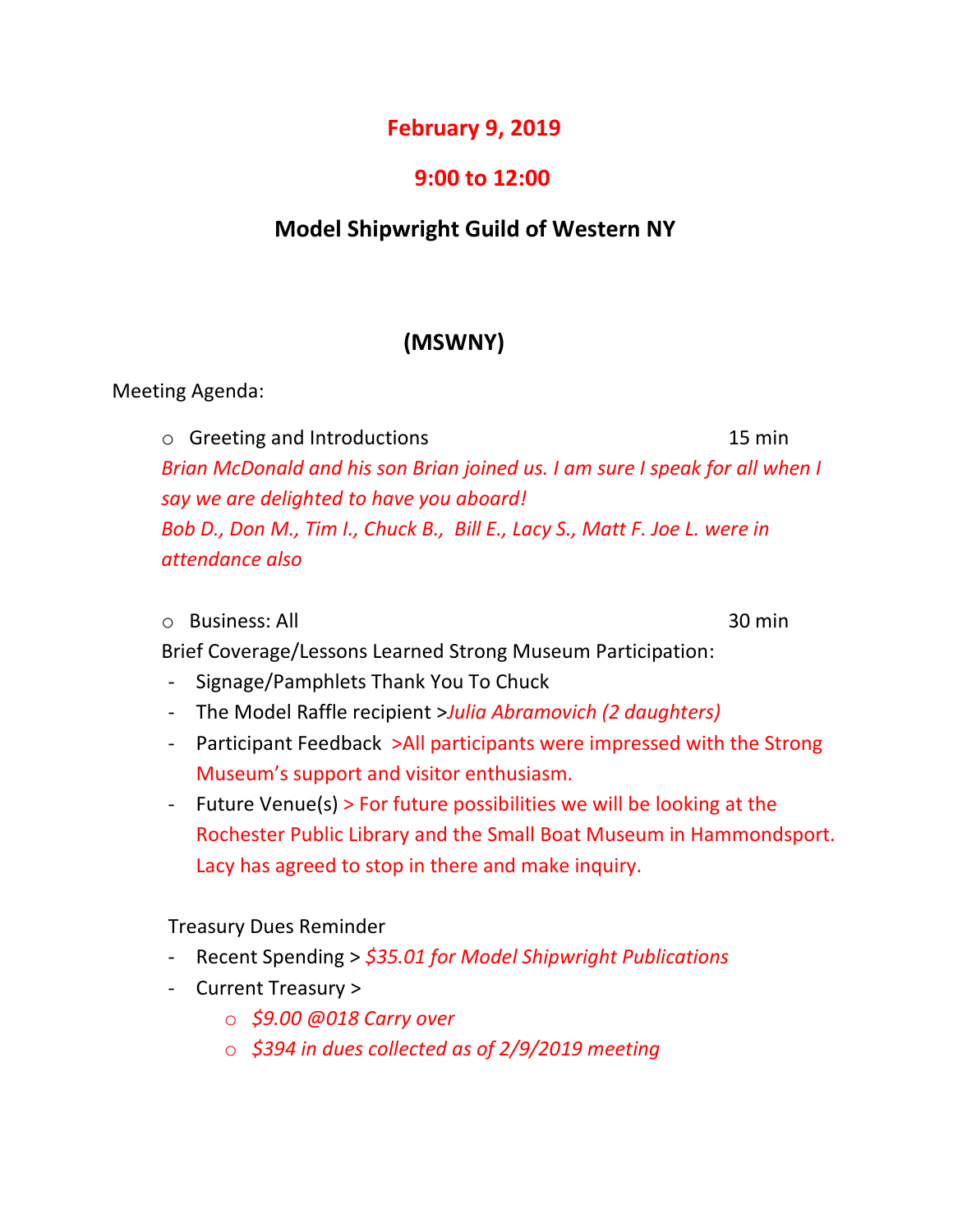- o *\$35.01 spent on postage for Model Shipwright Publication donation*
- o *\$34.73 3M PBR Golden Edge Glaze*
- o *Balance on hand after expenditures \$333.26*

#### Library Addition

- Model Shipwright Donation
	- o *59 volumes (not a complete set)*
	- o *Very grateful to Ken Folsom of Arizona for his donation*
	- o *The volumes will soon be placed in a Model Shipwright designated bookcase being made available to us by the museum. A sign out sheet/booklet will be provided for member "take out". The system will be maintained as an honor system until we determine otherwise.*
	- o *There is also an article index for the books.*

#### Web *Site Statistics*

- o *16 subscribers of which generated 3 new members*
- o *16 Queries*

### Interest In April 27<sup>th</sup> NE Ship Model Symposium (Connecticut)?

o Four people have expressed interest and intent will be addressed at the March meeting

*Do we have a volunteer to write an article for the +55 Magazine? Chuck anything to report here? This item is still to be completed and may be deferred due to the impending museum expansion*

o What Are You working On: All 15 min Spend a few minutes sharing with the group your current or planned projects.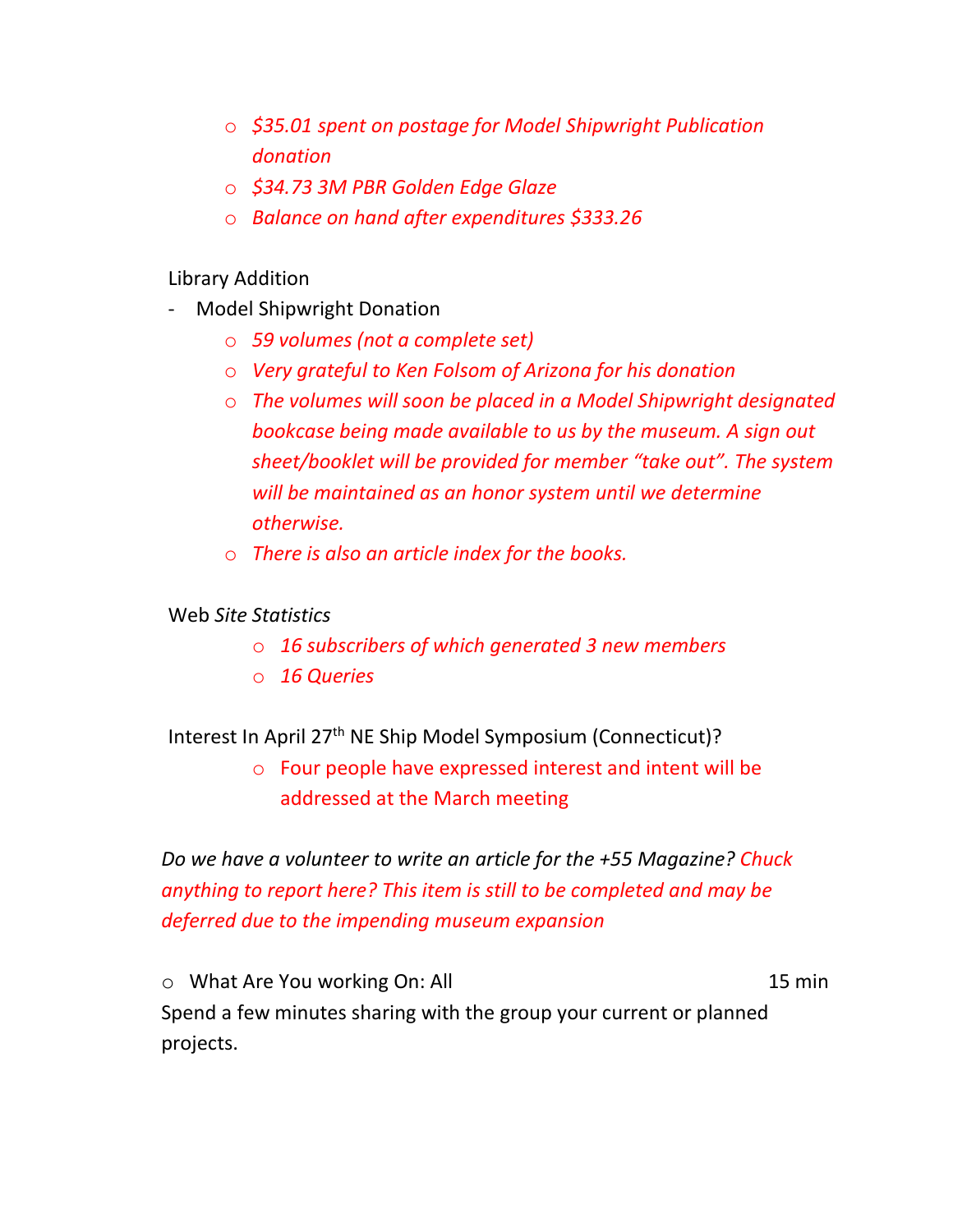Around the table we found that almost to the person people are engaged in a current model build or laying ground work for yet a new model. Members are encouraged from time to time to share where they are in this endeavor.

Bill E. did so. He is starting a new Civil War Mortar Gun Boat CP Williams which carried a 17,000 lb mortar. There does appear to be a lack of robust information on the vessel so Bill has had to resort to modeling the hull on a schooner of the period. Bill is on his way showing his redesigned hull profiles and has already submitted files for the laser machining of a trial set of bulkheads.

o Half Hull Model Experience: Don Mc 15 min Don has ventured into half hull modeling with his first J class hull. He will share his experience and techniques with the group.

Don M. spoke to his first try at half hull modeling of the Endeavour. The 1934 British challenger to Rainbow. He scaled Bluejacket hull plans 160% to yield a hull just about 30 inches long. Using hand tools and patience he has carved a remarkably beautiful hull from basswood. He plans on painting and mounting the hull. We hope he brings in back in when he is ready.

We will post his work in our gallery when he is ready.

o Metal Soldering Technique: Bill E 20 min Regular soldering irons, torches and solder do not work well at all for the modeler as I am sure you have discovered. Bill will take us through his technique of using a micro torch for soldering model ship items using low temperature solder.

Soldering small parts well has alluded most of us. Not anymore though! Bill spoke to the tools, solder and materials he has recently used to fashion davit mounts for his Civil War Agawam. Using a mini-torch he purchased from Micro Mark and some low temperature solder from Dan's Craft he was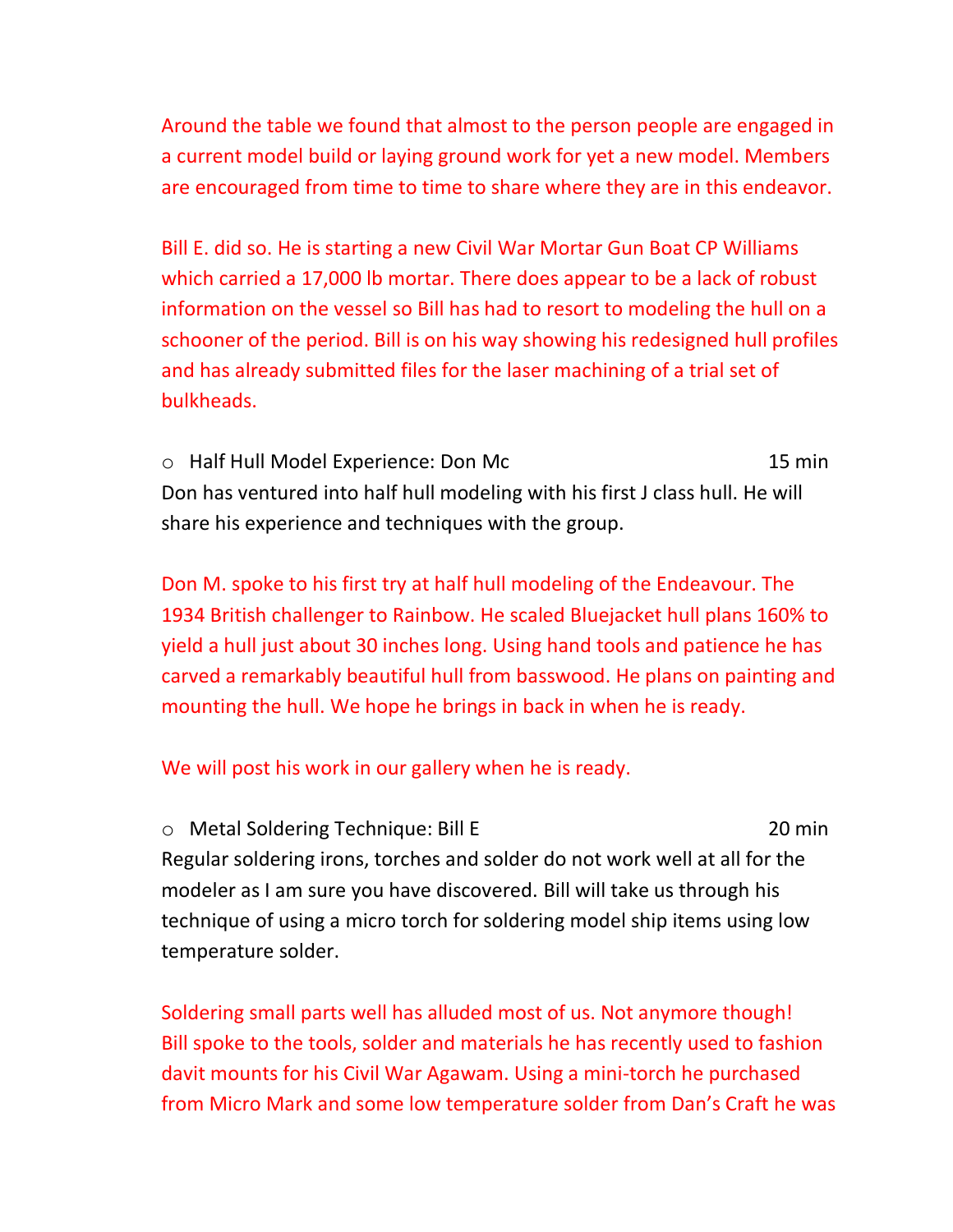able to produce beautiful joints in just seconds. The torch is REKROW Model # RK209, a 1300 degree C butane gas torch. The solder has a 275 degree melting point so just a touch of the torch to the area prior to soldering does the trick. Bill did stress the need to "bright" clean the parts to be soldered and use the flux recommended.

o Upgrading the Byrnes Table Saw: Joe 25 min Trial and error adjustment of the table saw fence is an inefficient and cumbersome process to rip planking and other material to suit a model need. Joe has been working on a method of adding a digital readout to his Byrnes table saw. The approach adds an IGaging digital readout to the fence without any machining to the table saw itself.

Joe L. Finally got around to fabricating his version of "digitizing the fence of the Byrnes Table Saw. His basic staring point was "do no harm" to the saw and develop a technique that did not require elaborate tools or machining. He also tried very hard not to have to cut down the digital scale bar to fit the saw.

There really aren't any easy ways to mount the device to the saw as the saw has very few exposed or useful mounting holes. Hence the one Joe showed adapts to the saw body (not the table) using light-weight aluminum angle iron attached to the sides of the saw base and some machined brackets that allow the digital encoder to be mounted to the fence lock down "traveler".

He has posted the Power Point treatment on our web site under Shop Notes. He is also working on another scheme that would utilize a "docking" jig that would require almost no modifications to the saw. That will be posted on the web site at a later date.

In addition, a simple method to cut, well fitting, gun port sills and lintels will be discussed in pictorial form.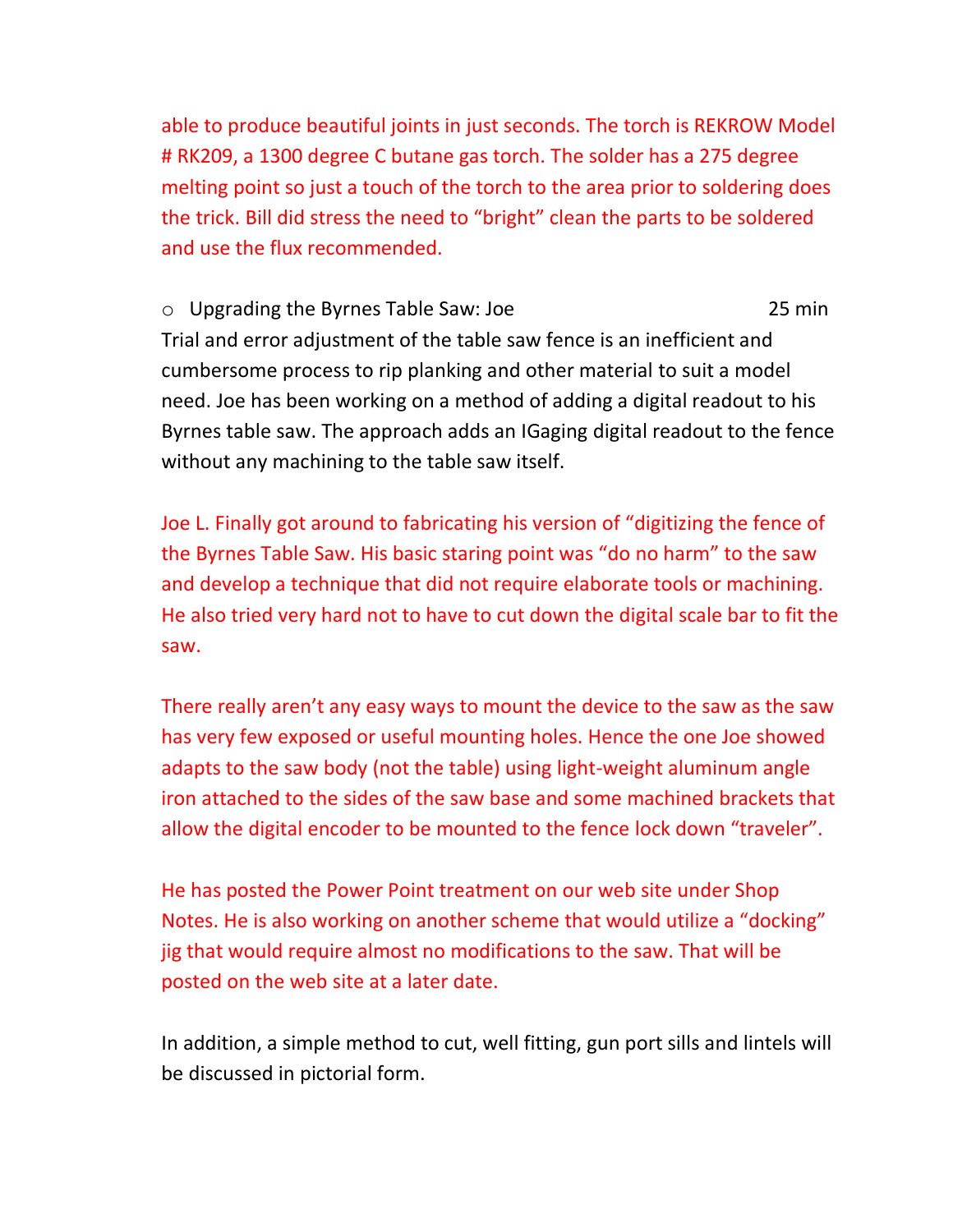Joe L. showed in Power Point slide form an easy (easier) way to cut off small lumber pieces more efficiently on a table saw that reduces the cut and try and try again method. That too is posted on the web site.

o River Patrol Boat Status: Joe 15min Jim and Joe have spent the last few months readying the hull of the Mark I PBR for the final finish. Joe will update the group and layout the next steps effort, again asking for help.

The hull as stated is ready for final coating. The 3m Golden Extra body compound has been received and will be tried out in the next week or so. Contrary to what the Amazon web site states it has an "open" time of 3 to 4 minutes not 20 minutes so some experimentation is needed to achieve desired results.

*Filling out the signup sheet for the PBR sub assemblies*

We still need sign up to help out as we are moving to the next level of detail *as soon as the hull is ready.*

o A Ship Building Lesson: A Video 25min *One can learn a good deal from the those who build real ships and boats. Witness an interesting and informative lesson on preparing the keel for steam bent frames.*

*All frames are in on Arrabella and we will tune in sometime soon as planking will be started.*

- o Next Meeting (March 9)
	- o Possibility that Rusty will show his complete or nearly complete Medway Longboat